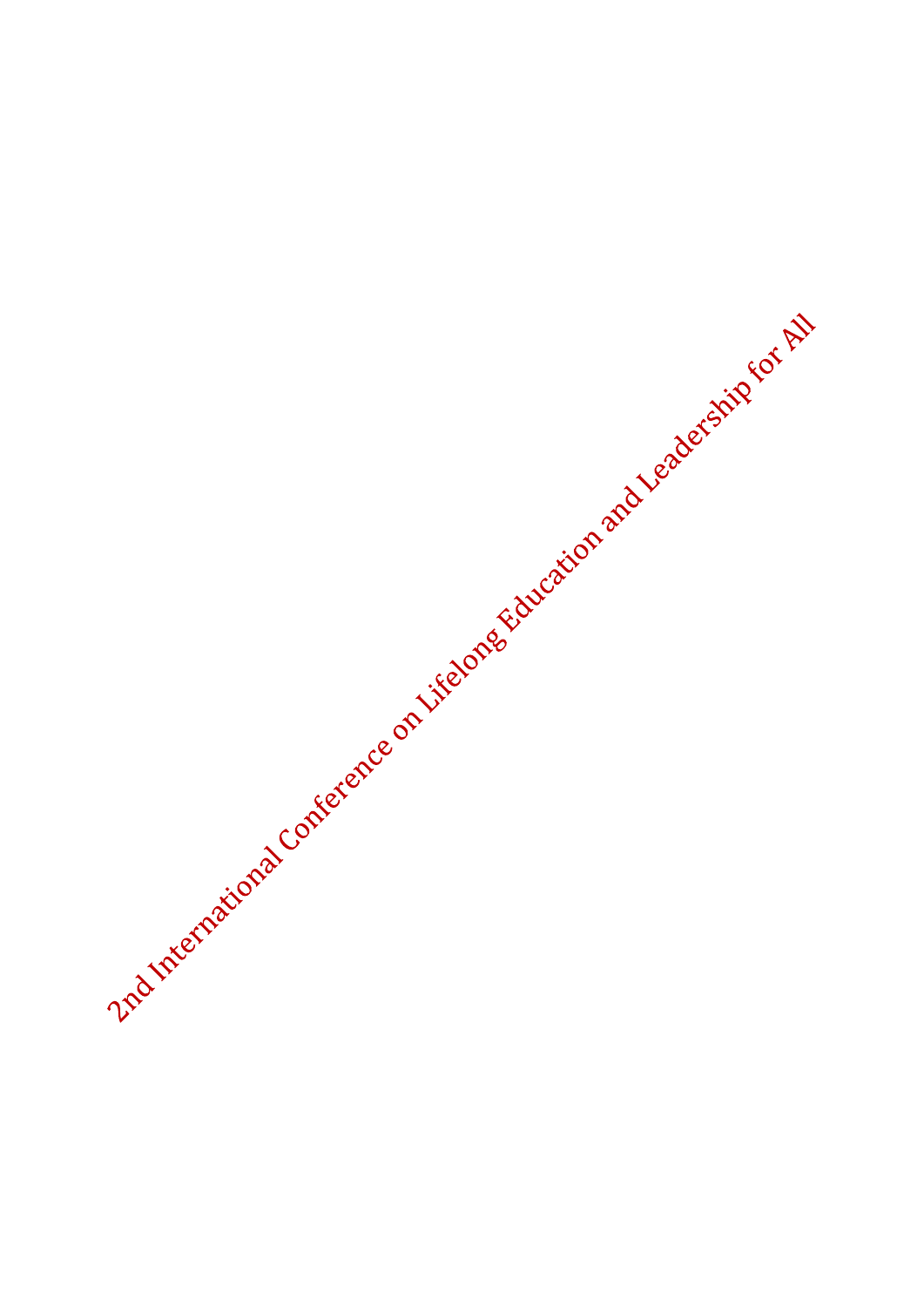# **Investigating The Attitudes And Opinions Of Pupils About Effective Leadership Characteristics And School Climate**

**Ayşegül KADI<sup>1</sup>**

*<sup>1</sup>Res. Asst., Hakkari University, Faculty of Education, Educational Sciences Department Email: [aysegulkadi.33@gmail.com](mailto:aysegulkadi.33@gmail.com)*

### **Abstract**

The purpose of this study is to examine the attitudes and opinions of pupils about effective leadership characteristics and school climate. The sample of the study is determined by convenience sampling method and quantitative part of the research was conducted with 363 pupils and qualitative part of the research was conducted with 34 pupils. Research design determined as mixed method. Semi-structured interviews and "Scale Of Effective Leadership Characteristics and School Climate Scale" were used to collect data. According to the findings: attitudes of pupils about effective leadership and school climate differ according to gender and class but they don't differ according to education level of mother and father. There is not a significant relationship between attitudes of pupils about effective leadership and school climate. Recade gories were found for opinions of pupils about effective leadership behaviors of their teachers in content analysit. Most repetitive category is being tolerant. The least repetitive categories were being excited, being friendly, being  $\alpha$   $\alpha$   $\alpha$  being sincere. 8 categories were found for opinions of pupils about elements that effective leadership characteristics  $\mathcal{F}^{\text{th}}$ eir teachers affect in content analysis. Most repetitive category is success. The least repetitive categories were gaining control in the classroom, process of course and participation in course. 9 categories were found for opinions of pupils about school climate in content analysis. Most repetitive category is school atmosphere. The least repetitive category was success. 8 categories were found for opinions of pupils about elements that affect school climate in content analysis. Most repetitive category is behaviors. The least repetitive categories were parents, family atmosphere and expressions of teachers. Pupils opinions differ according to gender, class, education level of mother and father.

**Keywords:** pupil, leadership, climate

#### **1.Introduction**

In twentieth century, leadership was an important  $\frac{1}{2}$  that theorists and practitioners endeavor to understand (İnandı & Özkan, 2006). Leadership, is still not willy understood concept, despite this interest and researches (Cemaloğlu, 2007). Leadership includes forethought, creating a vision and objectives for the future of the organization and motivating people to perform them (Şişman & Turan, 2002). Leadership means all behaviors that guiding the behavior of the group towards a common goal (Zel, 2006).

To increase success in school, leading teachers can be trained. Leadership is helping, making coaching and supporting. Because of these redefined leadership responsibilities, leading teachers are the protagonists to start and maintain conversion process to create quality schools (Balay, 2003).

Characteristics of teachers in the effective schools are as follows:

They constantly improve themselves. They constantly find new methods and techniques and apply them. They believe that  $\mathcal{A}$  students can learn and be successful. They are good role models for students. They have a sense of responsibility in the highest level. They explain the program and learning objectives to students. They are aware of the expectations and needs of students. They enable students to reach the objectives. They did the leadership and guidance of students' learning (Can, 2004). In this study, effective leadership characteristics like; being reliable, democratic, excited, tolerant, positive and model, have good communication skills and a vision.

School climate is an organizational feature that teachers, students, school administrators and parents influence and also they are influenced. School climate is a whole interior features that distinguish it from other schools. School climate also affects the climate of classroom. (Çelik, 2002).

Tableman (2004) defines school climate as emotions that students, teachers and others have in school each day and it is an environment affects their lives. Hoy (2003) says climate, is associated with other factors that influence the behavior of people at school. These factors are listed as follows: The physical properties of the school, demographic and cultural background of the people at school, the nature of human relations and shared norms, values or beliefs.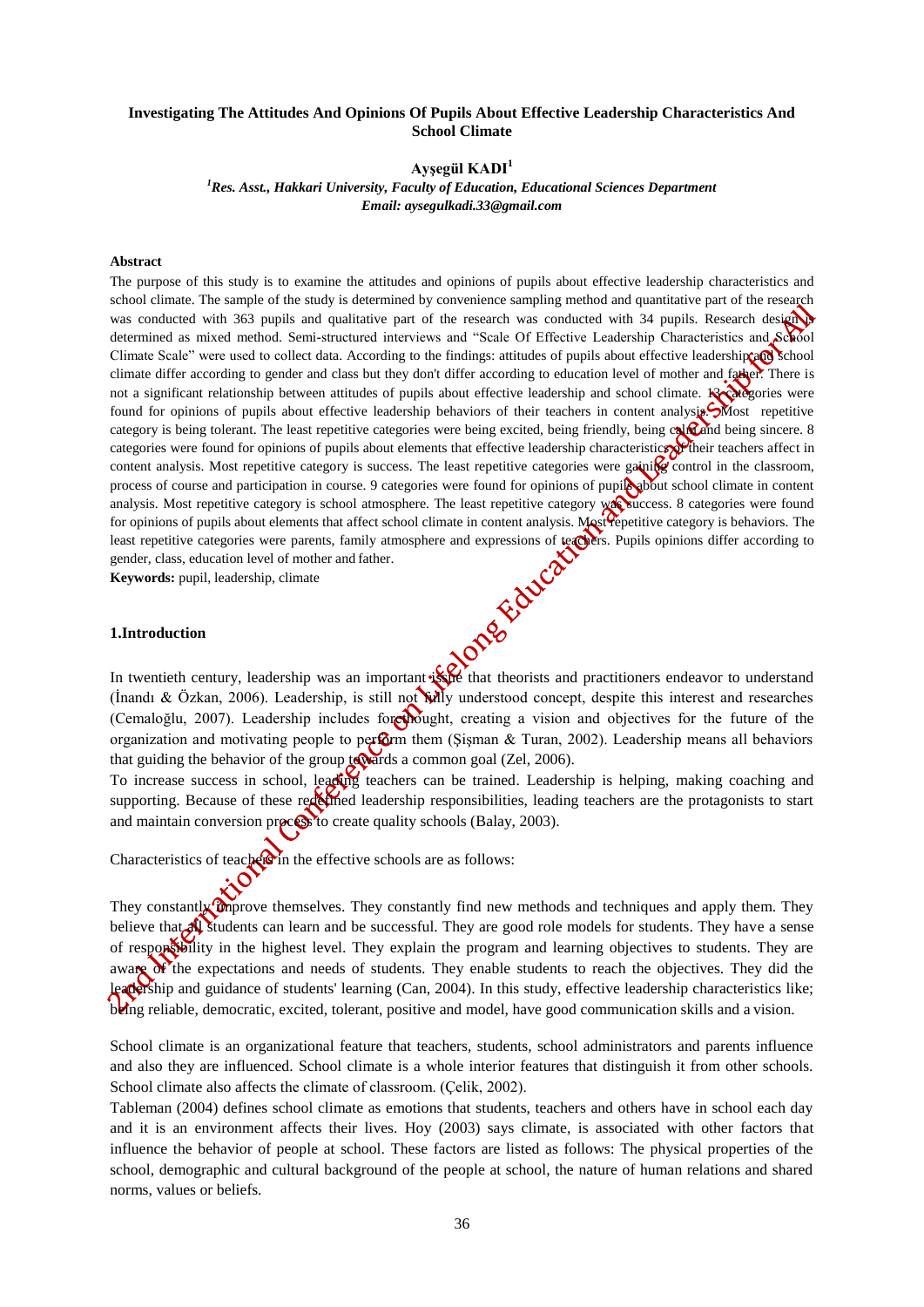The organizational climate of the school is categorized as open and close climate (Hoy & Miskel, 1987; Hoy & et al, 1991). There are low level of avoid and high level of confidence and working in an open organizational climate. There are high level of avoid and low level of confidence nad working in an close organizational climate. In such a school, teachers' morale is low, and organizational commitmentand desire to work are weak (Hoy & et al, 2002; Hoy & et al, 1991).

Oyetunji (2006) examined relation between school climate and leadership styles and found leadership styles affects school climate. Jung  $\&$  et al. (2003) found a relation between transformational leadership and innovation supportive school climate. Demir (2008) studied the perceptions of students about school climate and teacher performance and found there are differences between perceptions according to gender, age, class, type of school, family income and school climate affects teacher performance. Bektaş ve Nalçacı (2013) found there is a relationship between school climate and success of students. Ayık ve Şayir (2014) found there is a positive arelation between organizational climate and instructional leadership. Doğan (2006), investigated the perceptions of students about transformational leadership and teacher effectiveness. According to  $f_1 \hat{m}$   $g_2$ ; there is a relationship between the perceptions of students about transformational leadership and teacher effectiveness. Conducting research about on school climate and effective leadership characteristics with pupils and using results is seen important. Pupils' opinions and attitudes will ensure to develop behaviors in schools. During the literature review, no study couldn't be found a research about school climate and leadership counducted with pupils. Therefore, conducting a research will fill this blank in literature and ensure benefits to researchers and practitioners. The problems depending on this purpose were determined as below.

What are the attitudes of pupils about effective leadership characteristics  $\frac{1}{2}$ chool climate?

Do the attitudes of pupils about effective leadership characteristics and  $\mathcal{C}$  chool climate differ according to their gender, class, education level of mother and education level of father?

What are the opinions of pupils about effective leadership characteristics and school climate?

Do the opinions of pupils about effective leadership characteristics and school climate differ according to their gender, class, education level of mother and education level of father?

Is there a significant relationship between attitudes of pupils about effective leadership characteristics and school<br>climate?<br>2.Methodology<br>Research Model<br>Research climate?

### **2.Methodology**

### **Research Model**

Research design is determined as mixed method. Mixed method is defined as collecting quantitative and qualitative data mixed method and analysing them mixed method (Creswell, 2006). Survey model which is one of the quantitative restanch approaches was preferred so as to examine the differences between attitudes of pupils about effective leadership characteristics and school climate according to independent variables. Survey model is used to identify people's attitudes, beliefs, values, habits, thoughts (Mcmillan ve Schumacher, 2001)**.** Besides, correlational design which is one of the quantitative research approaches was used since examining relationship between attitudes of pupils about effective leadership characteristics and school climate. Correlational studies aim to reveal correlational relationships between variables using correlational statistics (Balcı, 2011). Phenomenological design which is one of the qualitative research approach was used while examining the opinions of pupils about effective leadership characteristics and school climate. These type of designs aims to investigate phenomenologies that we don't realized well in our mind (Yıldırım ve Şimşek, 2011).

# **Population and Sample**

The accessible population of the study consists of 11-14 years old pupils in Buca, İzmir. The sample of the study is determined by convenience sampling method and quantitative part of the research was conducted with 363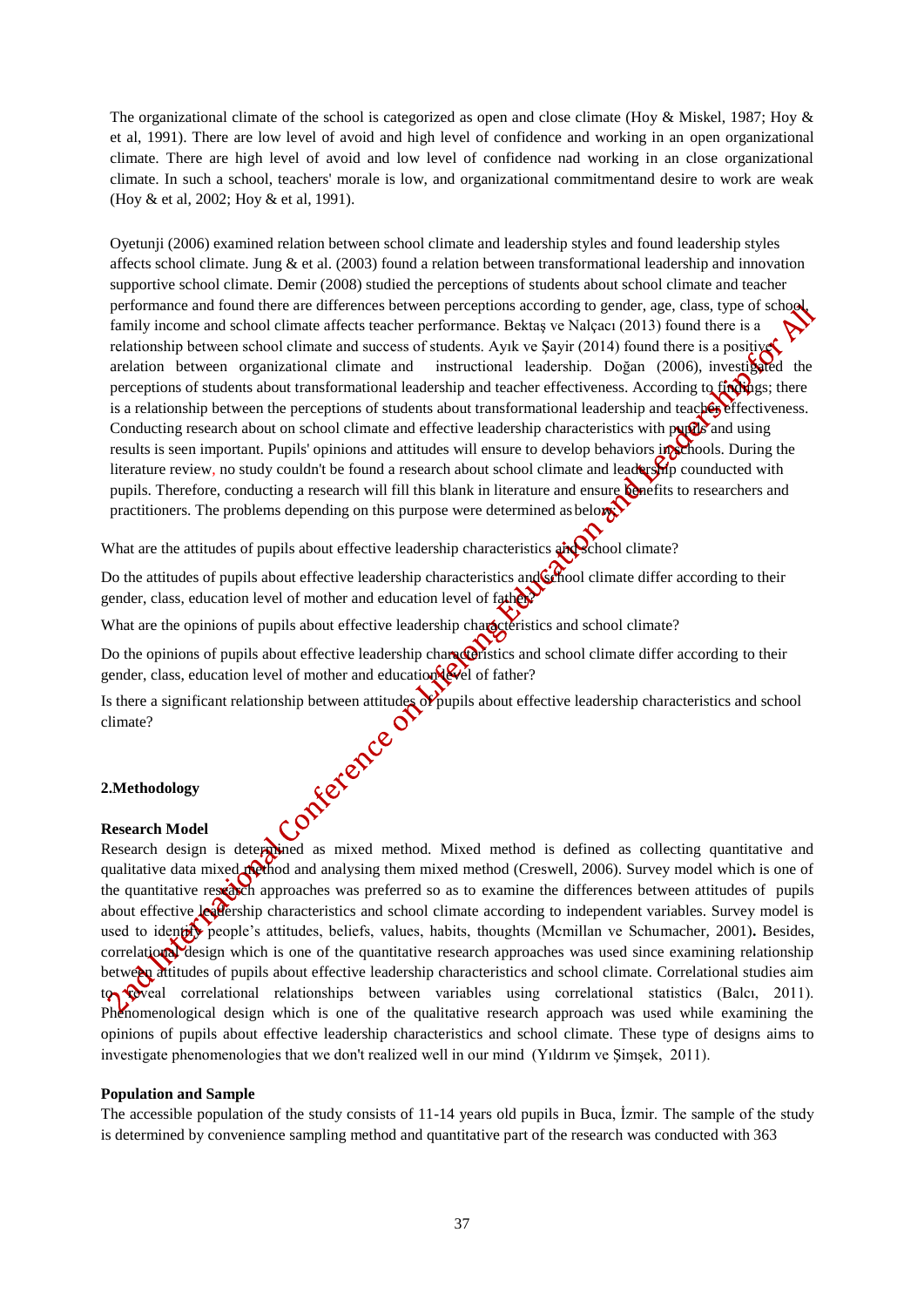pupils and qualitative part of the research was conducted with 34 pupils. Convenience sampling method can be applied when sample units are selected from easily accessible due to the existing limitations of the money, time and workforce (Büyüköztürk, Kılıç Çakmak, Akgün, Karadeniz ve Demirel, 2011).

| Variable                  | Groups                                 | $\mathbf n$    | $\%$               |
|---------------------------|----------------------------------------|----------------|--------------------|
| Gender                    | Female                                 | 168            | 46,3               |
|                           | Male                                   | 195            | 53,7               |
|                           | Total                                  | 363            | 100,0              |
| Class                     | 5th class                              | 120            | 33,1               |
|                           | 6th class                              | 130            | <b>OTA</b><br>35,8 |
|                           | 7th class                              | 5              | 1,4                |
|                           | 8th class                              | 108            | 29,8               |
|                           | Total                                  | 363            | 100,6              |
| Education level of mother | Primary school graduate                | 128            |                    |
|                           | Secondary school graduate              | 143            |                    |
|                           | High school graduate                   | 70             |                    |
|                           | Under graduate                         | 15             | 4,1                |
|                           | Post graduate                          | $\overline{7}$ | 1,9                |
|                           |                                        |                | 100,0              |
| Education level of mother |                                        |                | 19,0               |
|                           | Total 363<br>Primary school graduate 6 |                | 43,8               |
|                           | High school graduate                   | 97             | 26,7               |
|                           | Under graduate                         | 32             | 8,8                |
|                           | Post graduate                          | 6              | 1,7                |
|                           | Total                                  | 363            | 100,0              |

**Table 1.** Demographic informations of students participated in quantitative part

The frequencies and percentages are given according to **participants** gender, class, education level of mother and education level of father in quantitative part of study**.**

| Variable                    | Groups                    | $\mathbf n$ | $\%$ |
|-----------------------------|---------------------------|-------------|------|
| tional conference<br>Gender | Female                    | 22          | 65   |
|                             | Male                      | 12          | 35   |
|                             | Total                     | 34          | 100  |
| Class                       | 5th grade                 | 12          | 35   |
|                             | 6th grade                 | 9           | 27   |
|                             | 7th grade                 | 9           | 27   |
|                             | 8th grade                 | 4           | 11   |
|                             | Total                     | 34          | 100  |
| Education Flevel of mother  | Primary school graduate   | 13          | 38   |
|                             | Secondary school graduate | 12          | 35   |
|                             | High school graduate      | 8           | 24   |
|                             | Under graduate            | 1           | 3    |
|                             | Total                     | 34          | 100  |
| Education level of mother   | Primary school graduate   | 8           | 24   |
|                             | Secondary school graduate | 14          | 41   |
|                             | High school graduate      | 10          | 30   |
|                             | Under graduate            | 2           | 5    |
|                             | Total                     | 34          | 100  |

Table 2. Demographic informations of students participated in qualitative part

The frequencies and percentages are given according to participants' gender, class, education level of mother and education level of father in qualitative part of study**.**

**Table 3.** List of Pupils participated in qualitative part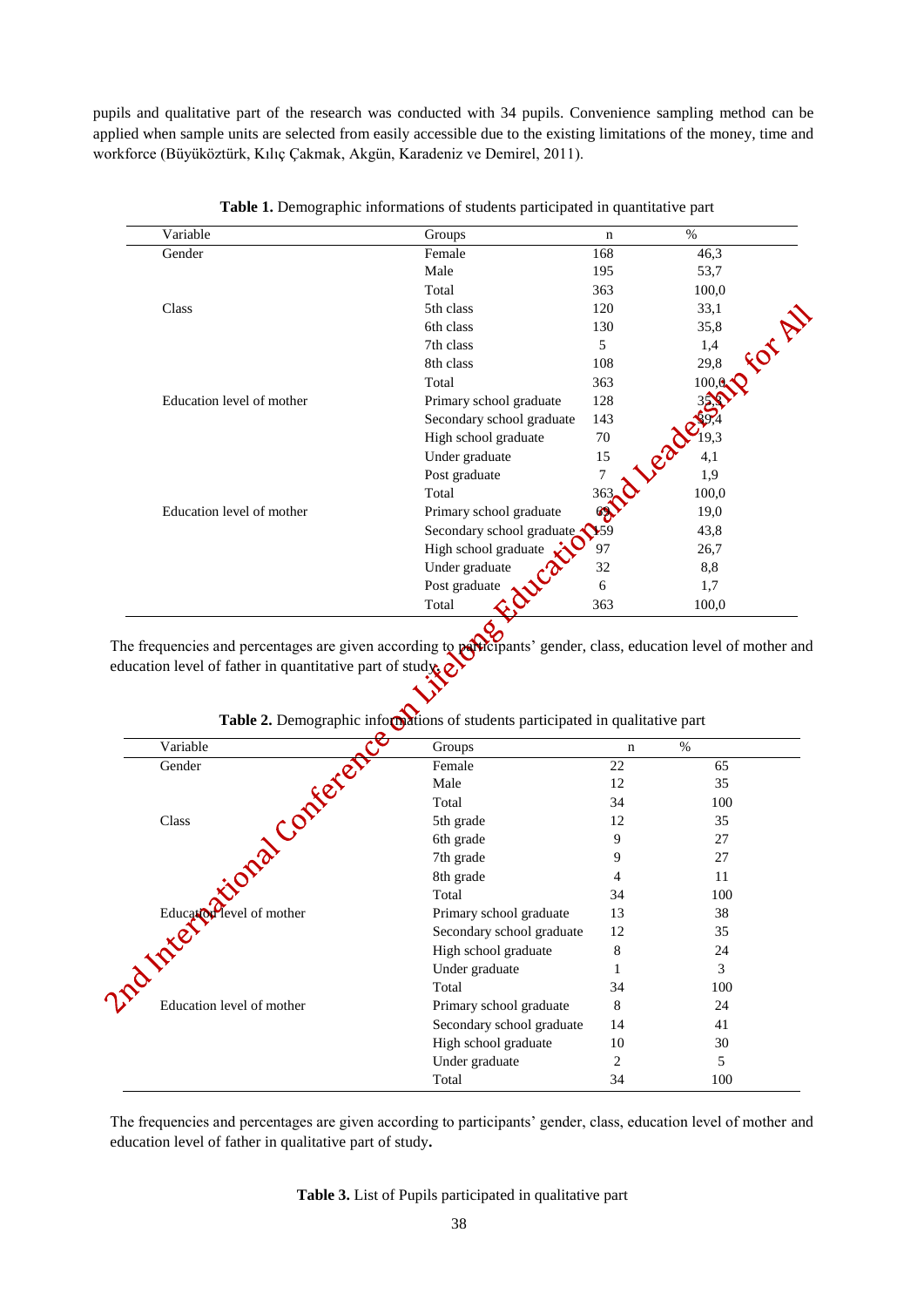| Participant | Gender | $\text{Class}$ | Education level of mother | Education level of father |
|-------------|--------|----------------|---------------------------|---------------------------|

Zuch International Contenents on Melongical Assembly Leadership for Al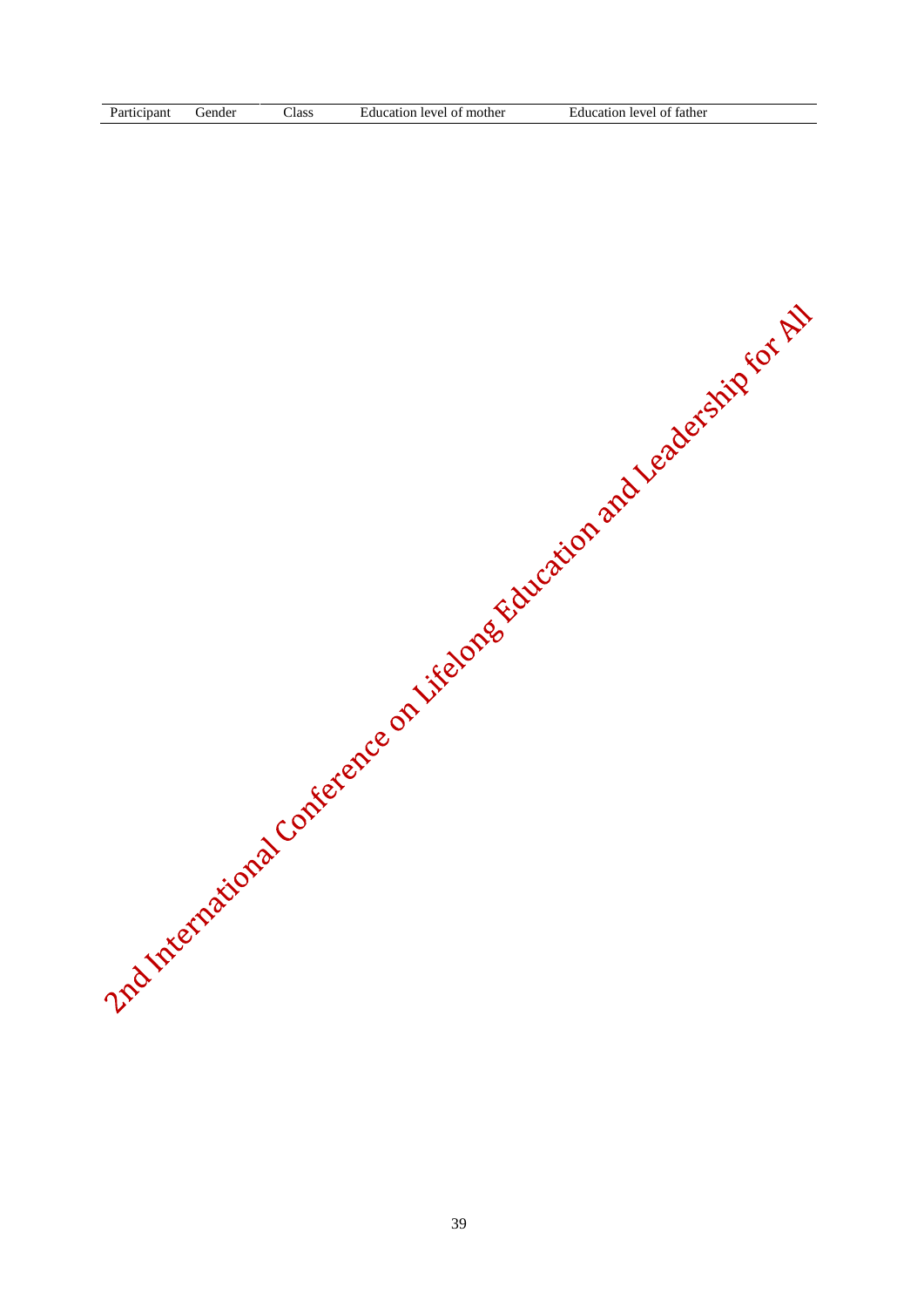| P <sub>1</sub>  | Female | 7th grade | Primary school graduate                     | Secondary school graduate            |
|-----------------|--------|-----------|---------------------------------------------|--------------------------------------|
| P <sub>2</sub>  | Female | 7th grade | High school graduate                        | Under graduate                       |
| P <sub>3</sub>  | Female | 8th grade | Primary school graduate                     | Under graduate                       |
| P4              | Male   | 5th grade | Secondary school graduate                   | Primary school graduate              |
| P <sub>5</sub>  | Female | 6th grade | Secondary school graduate                   | Primary school graduate              |
| P <sub>6</sub>  | Male   | 6th grade | Secondary school graduate                   | Primary school graduate              |
| P7              | Female | 8th grade | High school graduate                        | Primary school graduate              |
| P <sub>8</sub>  | Female | 7th grade | Primary school graduate                     | Under graduate                       |
| P <sub>9</sub>  | Female | 7th grade | Primary school graduate                     | Primary school graduate              |
| P10             | Male   | 7th grade | Primary school graduate                     | Primary school graduate              |
| P11             | Female | 6th grade | Primary school graduate                     | Primary school graduate              |
| P <sub>12</sub> | Female | 7th grade | Secondary school graduate                   | Primary school graduate              |
| P13             | Male   | 6th grade | Secondary school graduate                   | inip for All<br>High school graduate |
| P <sub>14</sub> | Female | 8th grade | High school graduate                        | High school graduate                 |
| P15             | Female | 5th grade | High school graduate                        | High school graduate                 |
| P16             | Male   | 5th grade | High school graduate                        | High school graduate                 |
| P17             | Female | 7th grade | High school graduate                        | High school graduate                 |
| P18             | Female | 6th grade | High school graduate                        | High school graduate                 |
| P <sub>19</sub> | Female | 5th grade | Primary school graduate                     | High school graduate                 |
| P <sub>20</sub> | Male   | 7th grade | Primary school graduate                     | High school graduate                 |
| P <sub>21</sub> | Male   | 6th grade | Under graduate                              | High school graduate                 |
| P <sub>22</sub> | Female | 8th grade | Secondary school graduate                   | Secondary school graduate            |
| P <sub>23</sub> | Female | 5th grade | Secondary school graduate                   | Secondary school graduate            |
| P <sub>24</sub> | Female | 5th grade | Secondary school graduate                   | Secondary school graduate            |
| P <sub>25</sub> | Male   | 5th grade | Secondary school graduate                   | Secondary school graduate            |
| P <sub>26</sub> | Female | 7th grade | Secondary school graduate                   | Secondary school graduate            |
| P27             | Female | 6th grade | Secondary school graduate                   | Secondary school graduate            |
| P <sub>28</sub> | Female | 6th grade | Secondary school graduate                   | Secondary school graduate            |
| P <sub>29</sub> | Male   | 6th grade | High school graduate $\mathcal{Q}_{\Omega}$ | Secondary school graduate            |
| P30             | Female | 5th grade | Primary school graduate                     | Secondary school graduate            |
| P31             | Female | 5th grade | Primary schooleraduate                      | Secondary school graduate            |
| P32             | Male   | 5th grade | Primary school graduate                     | Secondary school graduate            |
| P33             | Male   | 5th grade | Primary school graduate                     | Secondary school graduate            |
| P34             | Male   | 5th grade | Primaty school graduate                     | Secondary school graduate            |

The list of students are given according participants' gender, class, education level of mother and education level of father in qualitative part of study**.**

### **Instruments**

In order to measure the attitudes and opinions of pupils about effective leadership characteristics and school climate, semi-structured interview forms and "Scale Of Effective Leadership Characteristics and School Climate Scale" was used.

Scale Of Effective Leadership Characteristics

Scale OF Effective Leadership Characteristics was developed by Şen (2011). Scale had the structure of 7 dimensions consisting of 40 items. The first factor of the scale named "being excited" included 3 items. The second factor of the scale named "communicating" included 7 items. The third factor of the scale named "having a vision" included 7 items. The fourth factor of the scale named "trust and being trustful" included 7 items. The fifth factor of the scale named "being a model" included 4 items. The sixth factor of the scale named "being democratic and tolerant" included 7 items. The seventh factor of the scale named "being positive" included 5 items. In the analysis, Cronbach alpha reliability coefficients calculated to determine reliability of the tool and it was ,98. The scale is answered as follows:1-never, 2- rarely, 3- sometimes, 4- often, 5-always. School Climate Scale

School Climate Scale was developed by Çalık ve Kurt (2010). Scale had the structure of 7 dimensions consisting of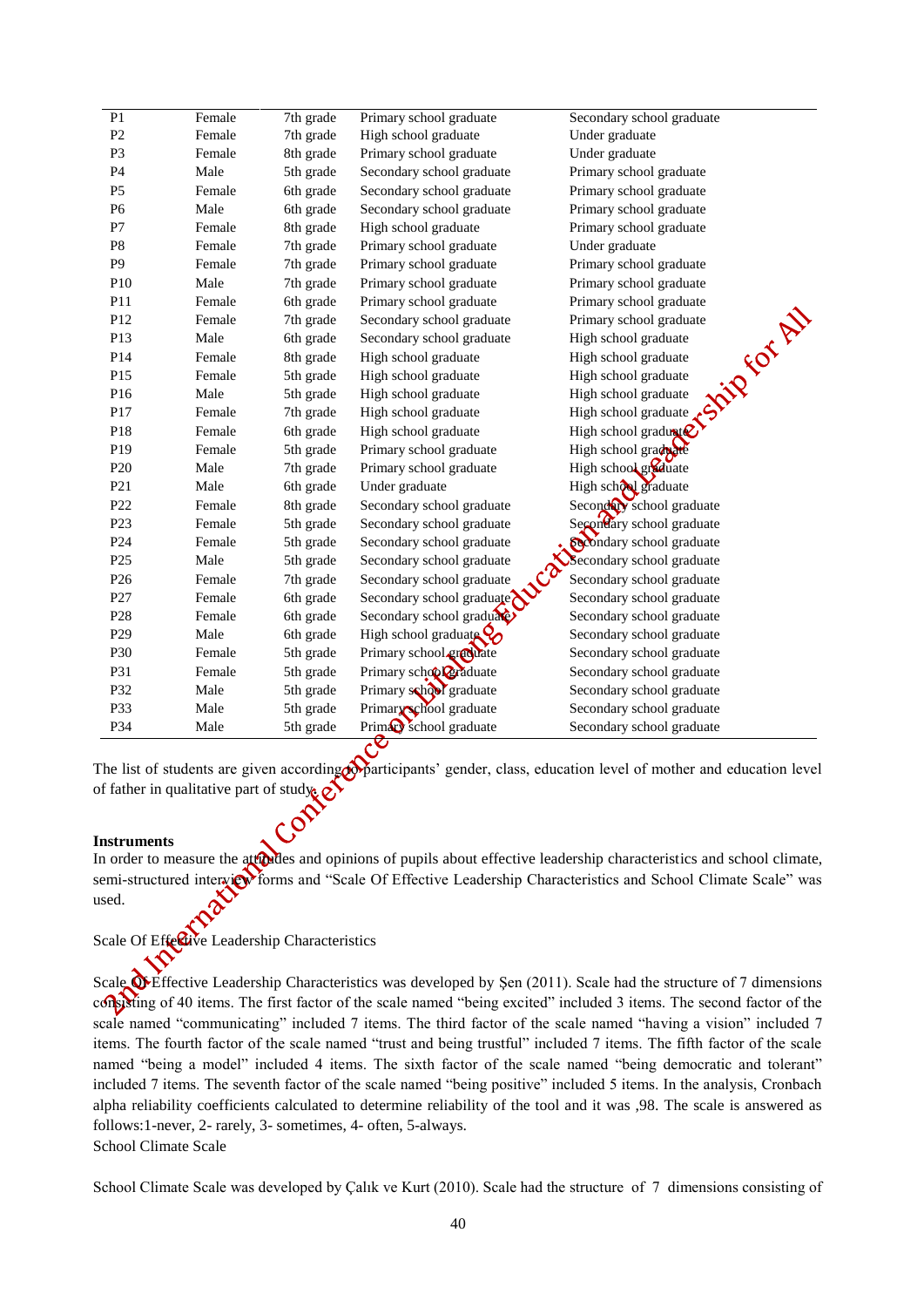40 items. The first factor of the scale named "teachers' supporting behaviors" included 8 items. The second factor of the scale named "achievement-oriented" included 4 items. The third factor of the scale named "safe learning environment and positive peer interaction" included 10 items. In the analysis, Cronbach alpha reliability coefficients calculated to determine reliability of the tool and the internal consistency coefficients ranged from .77 to .85 for dimensions. The scale is answered as follows:1-never, 2- rarely, 3- sometimes, 4- often, 5-always.

Effective Leadership and School Climate Interview Form

In this study, semi-structured interview form prepared by the researchers were used in order to investigate opinions of pupils about effective leadership characteristics and school climate. Demographic characteristics of the participants were asked in the first part and the following questions were asked to the participants in the second<br>of the form:<br>of the form:<br>1. Does your teacher show effective leadership behaviors? What are these behavior of the form:

- 1. Does your teacher show effective leadership behaviors? What are these behaviors?
- 2. What does effective leadership characteristics of your teacher affect? Why?
- 3. What does school climate mean to you?
- 4. What influences your school climate? Why?

### **Analyses**

SPSS 17.00 program was preferred to analyse the data of the study. Independent Samples T Test was used to examine the difference between attitudes of pupils about effective leadership characteristics and school climate according to gender. Because Groups of independent variable are normally distributed and groups of independent variable' variances are homogeneous. Kruskal Wallis Test was used to examine the difference between attitudes of pupils about effective leadership characteristics and school climate according to class, education level of mother and education level of father. Because assumptions of this test such as normal distribution, homogeneity of variance, the sample size couldn't be met. Pearson Product Moment Correlation Coefficient was used to examine the relationship between attitudes of pupils about effective leadership characteristics and school climate. Both variables are continuous and there is a linear relationship between them so this coefficient was preferred and 0.05 level of significance was taken for the interpretation of the results. Data obtained from semi-structured interview form is analyzed by content analysis. Content analysis reveals codes and categories from raw data (Patton, 2002). For validity and reliability, data analysis process is explained in detail; interpretation of the data involved the participants' own direct statements. Another factor important for validity is consistency between related studies<br>(Ratcliff, 1995).<br>3.Findings<br>Data obto: (Ratcliff, 1995).

### **3.Findings**

Data obtained from **peasuring** the attitudes of students about effective leadership and school climate have been analyzed and the **follo**wing results were found:

| <b>Table 4.</b> Independent samples t lest results of pupils attitudes about effective readership and school | climate according to gender |     |          |          |      |     |
|--------------------------------------------------------------------------------------------------------------|-----------------------------|-----|----------|----------|------|-----|
|                                                                                                              | Gender                      | N   | M        | S.d      |      | p   |
| School climate                                                                                               | Female                      | 168 | 80,7143  | 12,78947 | 3.39 | ,00 |
|                                                                                                              | Male                        | 195 | 76,4821  | 10,71291 |      |     |
| <b>Effective Leadership</b>                                                                                  | Female                      | 168 | 170,6250 | 23,38117 | 3,07 | ,00 |
|                                                                                                              | Male                        | 195 | 162,7333 | 25,22682 |      |     |
|                                                                                                              |                             |     |          |          |      |     |

**Table 4.** Independent samples t test results of pupils' attitudes about effective leadership and school

Attitudes of pupils about effective leadership and school climate differ according to gender (p≤.05). Female pupils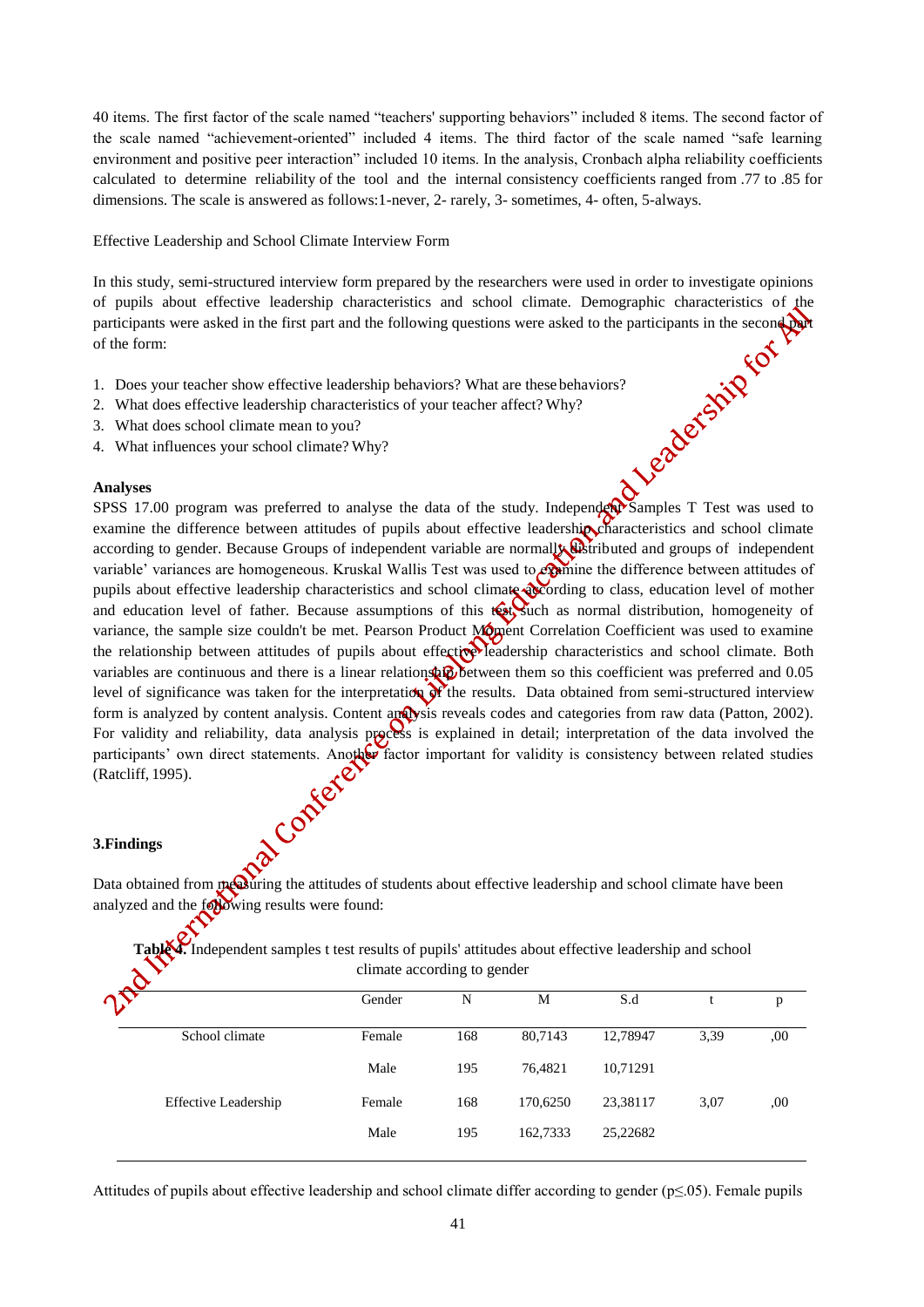have higher effective leadership and school climate points than male pupils.

|            |           | class |            |       |          |
|------------|-----------|-------|------------|-------|----------|
|            | Class     | N     | Mean ranks |       | p        |
| School     | 5th grade | 120   | 203,67     | 27,82 | ,00      |
| climate    | 6th grade | 130   | 143,14     |       |          |
|            | 7th grade | 5     | 197,70     |       |          |
|            | 8th grade | 108   | 203,97     |       |          |
| Effective  | 5th grade | 120   | 208,85     | 14,52 | ,00,     |
| leadership | 6th grade | 130   | 162,56     |       | Ship For |
|            | 7th grade | 5     | 237,40     |       |          |
|            | 8th grade | 108   | 173,00     |       |          |

**Table 5.** Kruskal Wallis test results of pupils' attitudes about effective leadership and school climate according to

Attitudes of pupils about effective leadership and school climate differ according to class (p≤.05). 8th grade pupils have the highest school climate points and 7th grade pupils have the highest effective leadership points.

Table 6. Kruskal Wallis test results of pupils' attitudes about effective leadership and school climate according to education level of mother  $\sqrt{2}$ education level of mother

|            | Education level of mother | N                 | Medioranks | X    | p   |
|------------|---------------------------|-------------------|------------|------|-----|
| School     | Primary school graduate   | 128               | 179,06     | 6,53 | ,16 |
| climate    | Secondary school graduate |                   | 188,69     |      |     |
|            | High school graduate      | 1432              | 181,50     |      |     |
|            | Under graduate            | $\cdot$ (e)<br>15 | 124,37     |      |     |
|            | Post graduate             |                   | 227,64     |      |     |
| Effective  | Primary school graduate   | 128               | 188,26     | 6,52 | ,19 |
| leadership | Secondary school graduale | 143               | 173,11     |      |     |
|            | High school graduate      | 70                | 179,21     |      |     |
|            | Under graduate            | 15                | 186,87     |      |     |
|            | Post graduate             | 7                 | 266,64     |      |     |
|            |                           |                   |            |      |     |

Attitudes of pupils about effective leadership and school climate don't differ according to education level of mother  $(p>0.05)$ .

Table 7. Kruskal Wallis test results of pupils' attitudes about effective leadership and school climate according to education level of father

| ィペン        | Education level of father | N   | Mean ranks | X    | p   |  |
|------------|---------------------------|-----|------------|------|-----|--|
| School     | Primary school graduate   | 69  | 186,88     | 4,42 | .35 |  |
| climate    | Secondary school graduate | 159 | 189,03     |      |     |  |
|            | High school graduate      | 97  | 178,17     |      |     |  |
|            | Under graduate            | 32  | 147,67     |      |     |  |
|            | Post graduate             | 6   | 184,58     |      |     |  |
| Effective  | Primary school graduate   | 69  | 193,38     | 4,12 | ,38 |  |
| leadership | Secondary school graduate | 159 | 183,06     |      |     |  |
|            | High school graduate      | 97  | 175,50     |      |     |  |
|            | Under graduate            | 32  | 161,45     |      |     |  |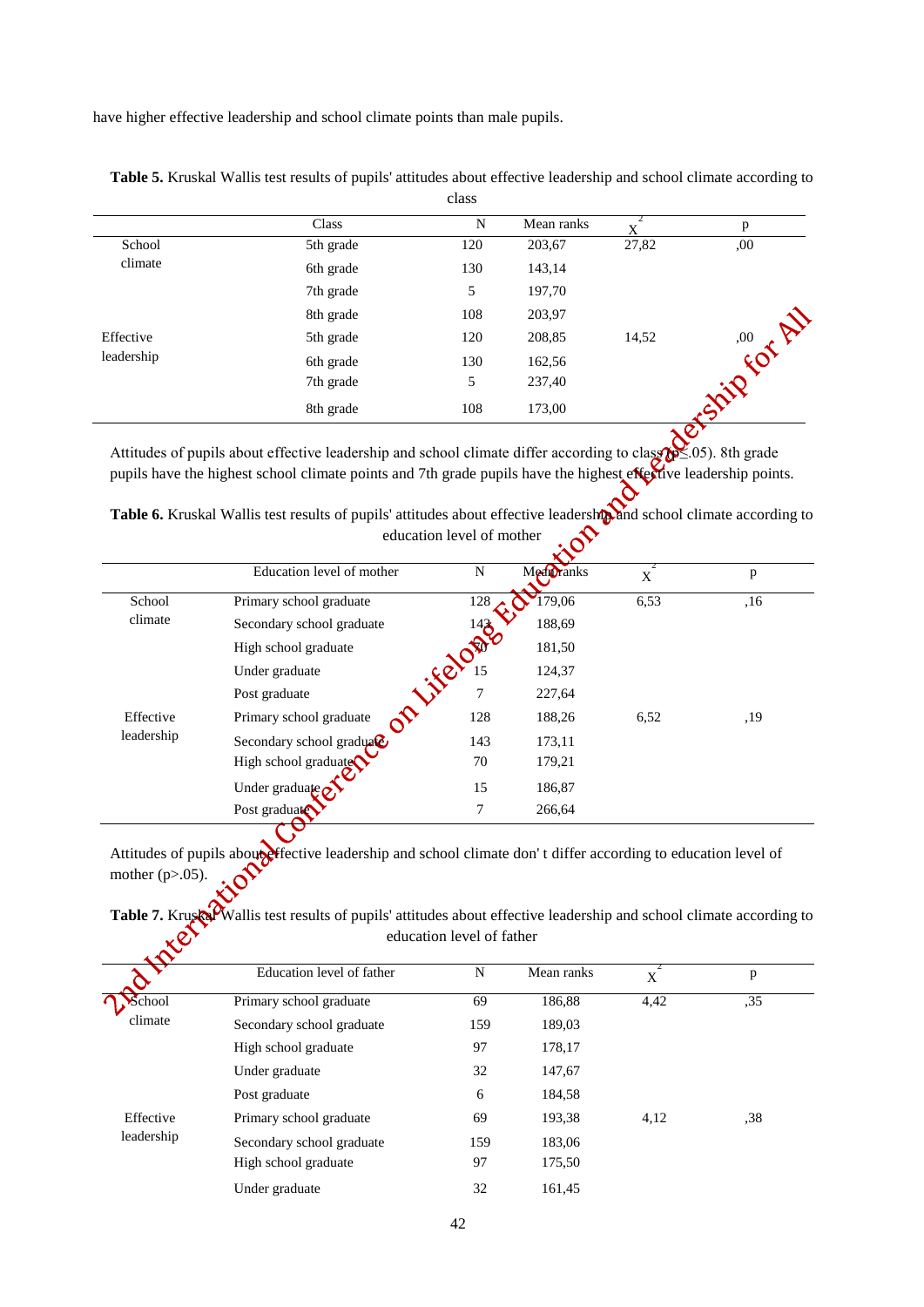| Post graduate |  | 237,83 |
|---------------|--|--------|
|---------------|--|--------|

Attitudes of pupils about effective leadership and school climate don' t differ according to education level of father  $(p>0.05)$ .

**Table 8.** Pearson product moment correlation coefficient results about attitudes of pupils about effective

leadership and school climate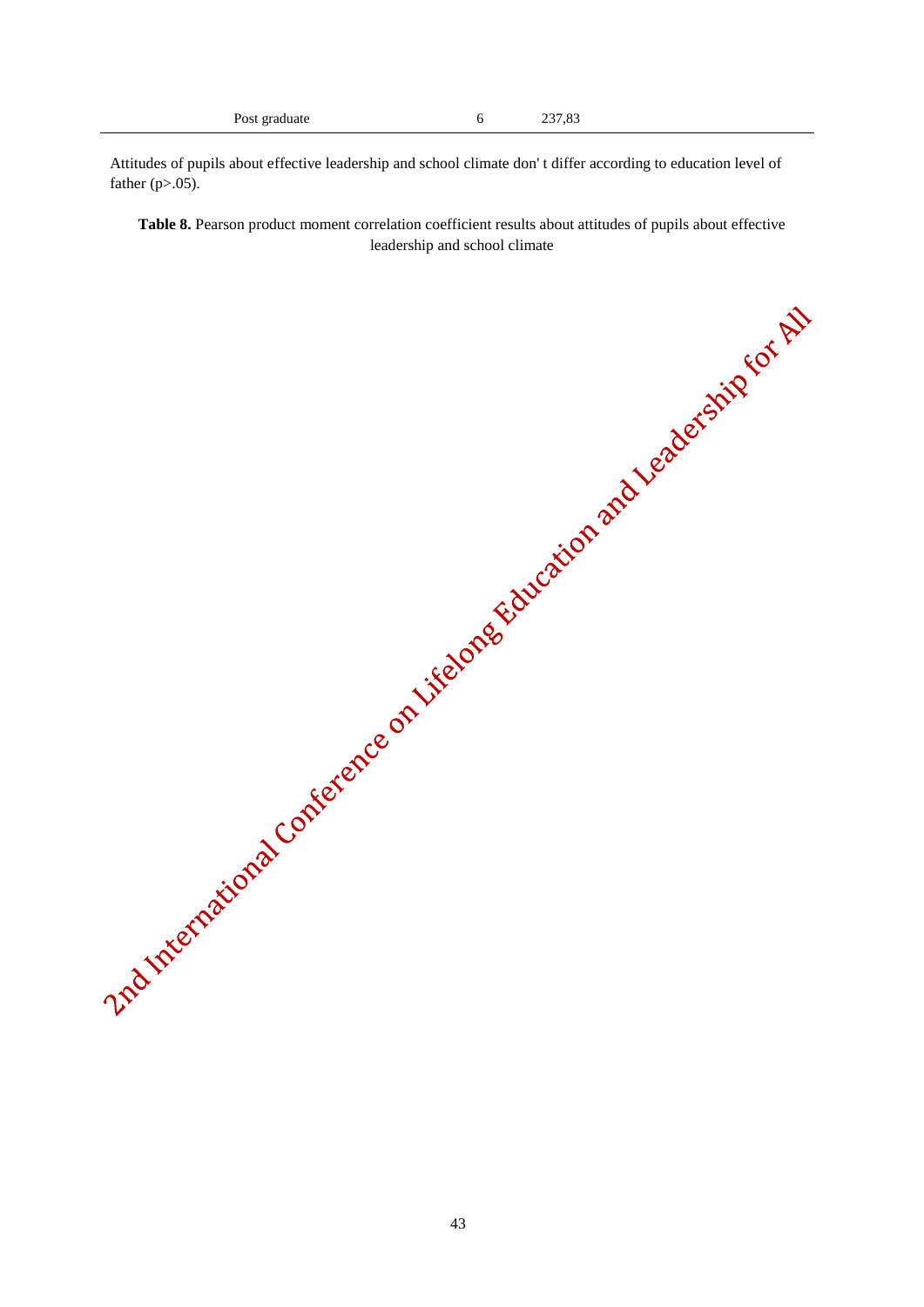|                      |                            | School climate |
|----------------------|----------------------------|----------------|
| Effective leadership | <b>Pearson Correlation</b> |                |

There is not a significant relationship between attitudes of pupils about effective leadership and school climate  $(p>0.05)$ .

Data obtained from semi-structured interview form was analyzed and findings are as follows:

**Table 9***.* Opinions of pupils about effective leadership behaviors of their teachers

| No  | Categories                                                                      |    |
|-----|---------------------------------------------------------------------------------|----|
| 1.  | Being Respectful (P34, P4)                                                      |    |
| 2.  | Being Excited (P32)                                                             |    |
| 3.  | Being Positive (P30, P27, P25, P19, P17, P7, P2, P1)                            |    |
| 4.  | Being Friendly (P30)                                                            |    |
| 5.  | Being Tolerant (P30, P27, P25, P20, P18, P17, P11, P10, P9, P8, P4, P3, P2, P1) | 14 |
| 6.  | Being Calm (P30)                                                                |    |
| 7.  | · Leadership for .<br>Being Sincere (P30)                                       |    |
| 8.  | Having Good communication skilss(P30,P27, P26, P25, P20, P9,P2)                 |    |
| 9.  | Being Fair (P30, P26, P18, P12, P8, P3, P1)                                     |    |
| 10. | Being Democratic (P22, P17, P14, P9, P3, P1)                                    |    |
| 11. | Being Helpful (P21, P11)                                                        |    |
| 12. | tion and ,<br>Being Kind (P17, P10)                                             |    |
| 13. | Being Forgiving (P10)                                                           |    |

All pupils thought that their teachers show effective leadership behaviors. 13 categories were found in content analysis. Most repetitive category is "being tolerant". It was repeated 14 times by participants. The second most frequently repeated category was "being positive" and it was repeated 8 times. The least repetitive categories were "being excited", "being friendly", "being calm and "being sincere" and they were repeated once. Pupils opinions differ according to gender, class, education level of mother and father. Most repetitive category is generally said by pupils who are female and study in 7th grade, whose mother and father graduates from primary school. The statements of participants about metaphors were as follows:

*P26: "Yes, my teacher shows effective leadership behaviors. He talks to us politely and treats everyone equally " equally."* 

*P21: " When I have a problem, she ask me about problem and then she tries to solve it."* 

*P30: " My teacher overy positive, friendly, tolerant and calm. His communication skills are good and he behaves democratic and fair."*

Table <sup>1</sup> Opinions of pupils about elements that effective leadership characteristics of their teachers

|    | affect                                                        |  |
|----|---------------------------------------------------------------|--|
|    | Categories                                                    |  |
|    | Problem solving in the classroom (P1, P8, P12)                |  |
|    | Gaining control in the classroom (P2)                         |  |
| 3. | Behaviors of pupils (P3, P11, P15, P18, P26, P30, P33)        |  |
| 4. | Success (P5, P10, P16, P20, P23, P27, P28, P31)               |  |
| 5. | Understanding course (P6,P9, P10, P19, P25, P32)              |  |
| 6. | Classroom environment (ses) (P7, P9, P13, P14, P18, P20, P22) |  |
| 7. | Process of course (P20)                                       |  |
| 8. | Participation in course (P24)                                 |  |

8 categories were found in content analysis. Most repetitive category is "success". It was repeated 8 times. The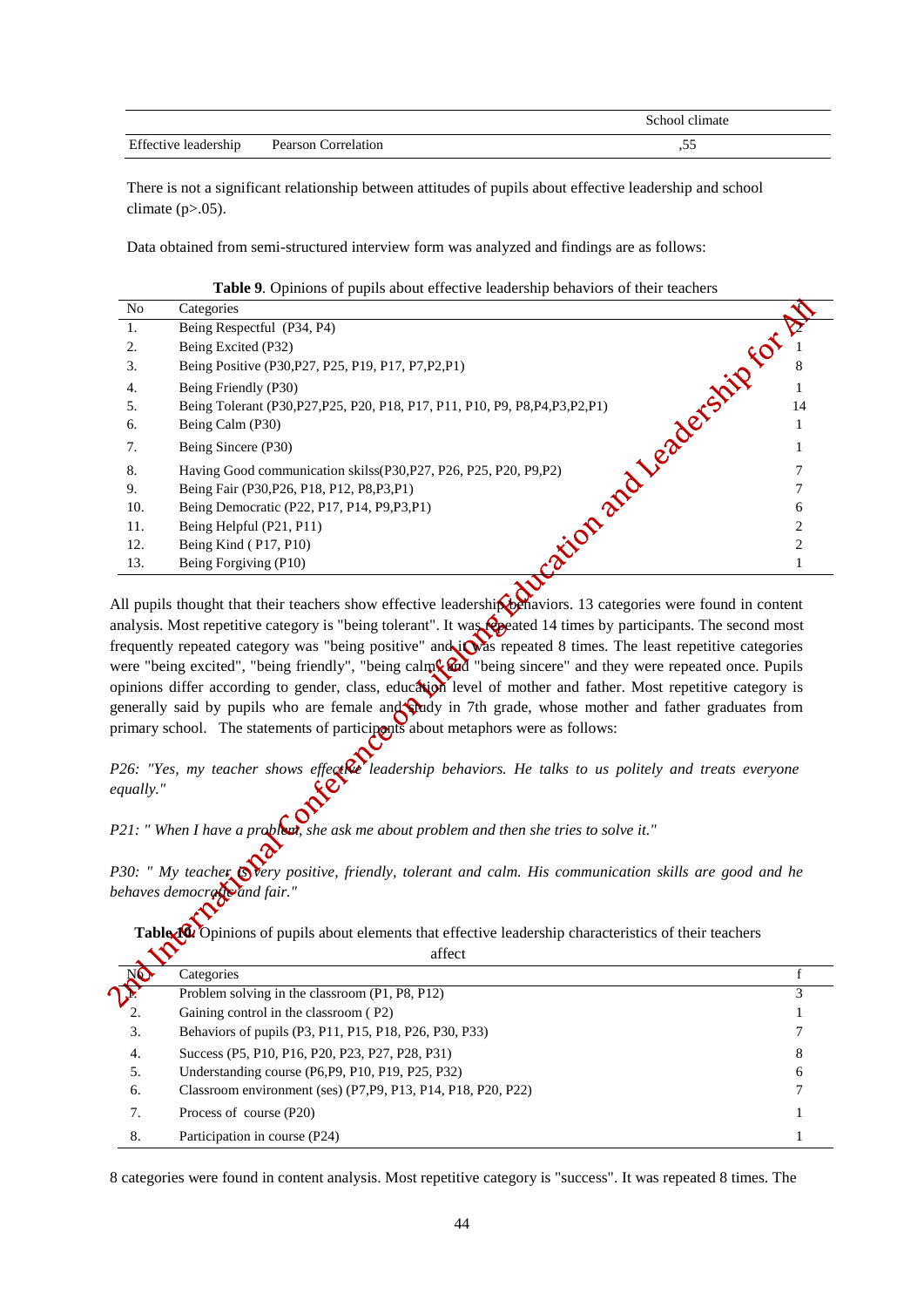second most frequently repeated category was "behaviors of pupils" and "classroom environment" and they were repeated 7 times. The least repetitive categories were "gaining control in the classroom", "process of course" and "participation in course" and they were repeated once. Pupils opinions differ according to gender, class, education level of mother and father. Most repetitive category is generally said by pupils who are female and study in 6th grade, whose mother graduates from primary school and whose father graduates from secondary school. The statements of participants about metaphors were asfollows:

*P2: "If our teacher has effective leadership characteristics, it provides him to take control of the class.*

*" P8: " Without effective leadership characteristics of our teacher, more complaints and problems occur."*

*P23: " If our teacher has effective leadership characteristics, it allows us to be more successful."*

| <b>Table 11.</b> Opinions of pupils about school climate |                                                                  |    |  |
|----------------------------------------------------------|------------------------------------------------------------------|----|--|
| No                                                       | Categories                                                       |    |  |
|                                                          | School atmosphere (P30, P29, P27, P14, P12, P10, P6, P5, P4, P1) | 10 |  |
|                                                          | School cleaning (P28, P27, P26, P24, P20, P5)                    |    |  |
| 3.                                                       | School environment (P22, P14, P1)                                |    |  |
| 4.                                                       | Student behaviors (P21, P19, P17, P12, P8, P3)                   |    |  |
|                                                          | Love of friend $(P18, P11)$                                      |    |  |
| 6.                                                       | Love of teacher (P18, P11)                                       |    |  |
|                                                          | Teacher behaviors (P17, P1)                                      |    |  |
| 8.                                                       | · ducation and<br>Relations in school (P10, P1)                  |    |  |
|                                                          | Success $(P2)$                                                   |    |  |

**FOT AIL** 

8 categories were found in content analysis. Most repetitive category is "school atmosphere". It was repeated 10 times by participants. The second most frequently peated category was "school cleaning" and "student behaviors" and they were repeated 8 times. The least repetitive category was "success" and it was repeated once. Pupils opinions differ according to gender all ass, education level of mother and father. Most repetitive category is generally said by pupils who are female and study in 6th grade, whose mother graduates from secondary school and whose father graduates from primary school. The statements of participants about metaphors were as follows:

*P18:" School climate means love of teacher and friend.* 

*P20: "I think school climate is school cleaning"*

*P6: " School climate is like the effectiveness of the school environment."* 

**Table 12.** Opinions of pupils about elements that affect school climate

|    | Categories                                                                       |    |
|----|----------------------------------------------------------------------------------|----|
|    | Behaviors (P2, P4, P7, P3, P9, P11, P15, P17, P18, P19, P21, P29, P30, P33, P31) | 15 |
|    | Environment of school (P5, P27)                                                  |    |
| 3. | Bad habits (P9, P14, P22)                                                        |    |
| 4. | Parents (P10)                                                                    |    |
| 5. | Fiends (P1, P8, P12)                                                             |    |
| 6. | Family atmosphere (P20)                                                          |    |
| 7. | School cleaning (P26, P28)                                                       |    |
| 8. | Expressions of teachers (P32)                                                    |    |

8 categories were found in content analysis. Most repetitive category is "behaviors". It was repeated 15 times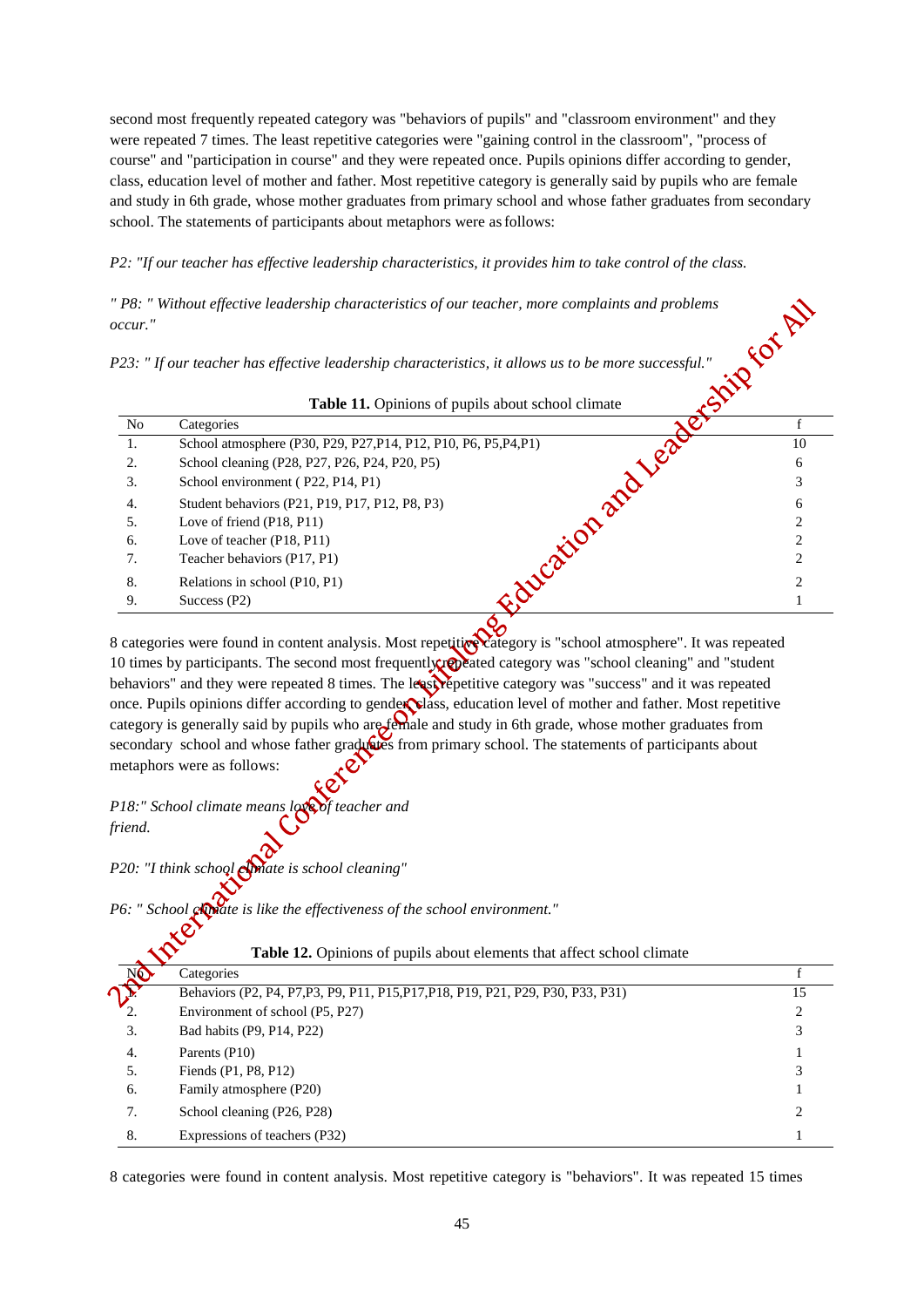by participants. The second most frequently repeated category was "bad habits" and "friends" and they were repeated 3 times. The least repetitive categories were "parents", "family atmosphere" and "expressions of teachers" and they were repeated once. Pupils opinions differ according to gender, class, education level of mother and father. Most repetitive category is generally said by pupils who are female and study in 5th grade. The statements of participants about metaphors were asfollows:

*P8: " Some bully students who are affected by their friends and and so this case will affect the school climate."* 

*P9: "School climate is affected by behaviors and bad habits."*

*P15: " School climate is affected by behaviors."*

### **4.Results, Conclusions and Recommendations**

4. Results, Conclusions and Recommendations<br>According to findings; attitudes of pupils about effective leadership and school climate differ according to gender. Female pupils have higher effective leadership and school climate points than male pupils. Demir (2008) studied the perceptions of students about school climate and teacher performance and found there are differences between perceptions according to gender. Özdemir & et al  $(2010)$  found there are differences between students' perceptions about school climate according to gender. Aydın (2010), Doğan (2011) and Akman (2010) found perceptions of pupils about school climate differ  $\alpha$  ording to gender.

Attitudes of pupils about effective leadership and school climate differ according to class. 8th grade pupils have the highest school climate points and 7th grade pupils have the highest effective leadership points. Demir (2008) studied the perceptions of students about school climate and teacher performance and found there are differences between perceptions according to class. Akman (2010), Aydın (2010) and Arıman (2007) found perceptions of pupils about school climate differ according to class.

Attitudes of pupils about effective leadership and school climate don't differ according to education level of mother. Demir (2008) studied the perceptions of students about school climate and teacher performance and found there are differences between perceptions according to, family income. Doğan (2011) found perceptions of pupils about school climate different according to education level of mother.

Attitudes of pupils about effective leadership and school climate don't differ according to education level of father. Demir (2008) studied the perceptions of students about school climate and teacher performance and found there are differences between perceptions according to family income. Akman (2010), Taşkıran (2008), Dindar (2008) and Ariman (2007) found perceptions of pupils about school climate don't differ according to education level  $\mathbf{e}^{\mathbf{f}}$  father.

The qualitative findings of this study is similar. All pupils thought that their teachers show effective leadership behaviors. 13 categories were found for opinions of pupils about effective leadership behaviors of their teachers th content analysis. Most repetitive category is "being tolerant". It was repeated 14 times by participants. The second most frequently repeated category was "being positive" and it was repeated 8 times. The least repetitive categories were "being excited", "being friendly", "being calm" and "being sincere" and they were repeated once. Pupils opinions differ according to gender, class, education level of mother and father.

Most repetitive category is generally said by pupils who are female and study in 7th grade, whose mother and father graduates from primary school. 9 categories were found for opinions of pupils about school climate in content analysis. Most repetitive category is "school atmosphere". It was repeated 10 times by participants. The second most frequently repeated category was "school cleaning" and "student behaviors" and they were repeated 8 times. The least repetitive category was "success" and it was repeated once. Most repetitive category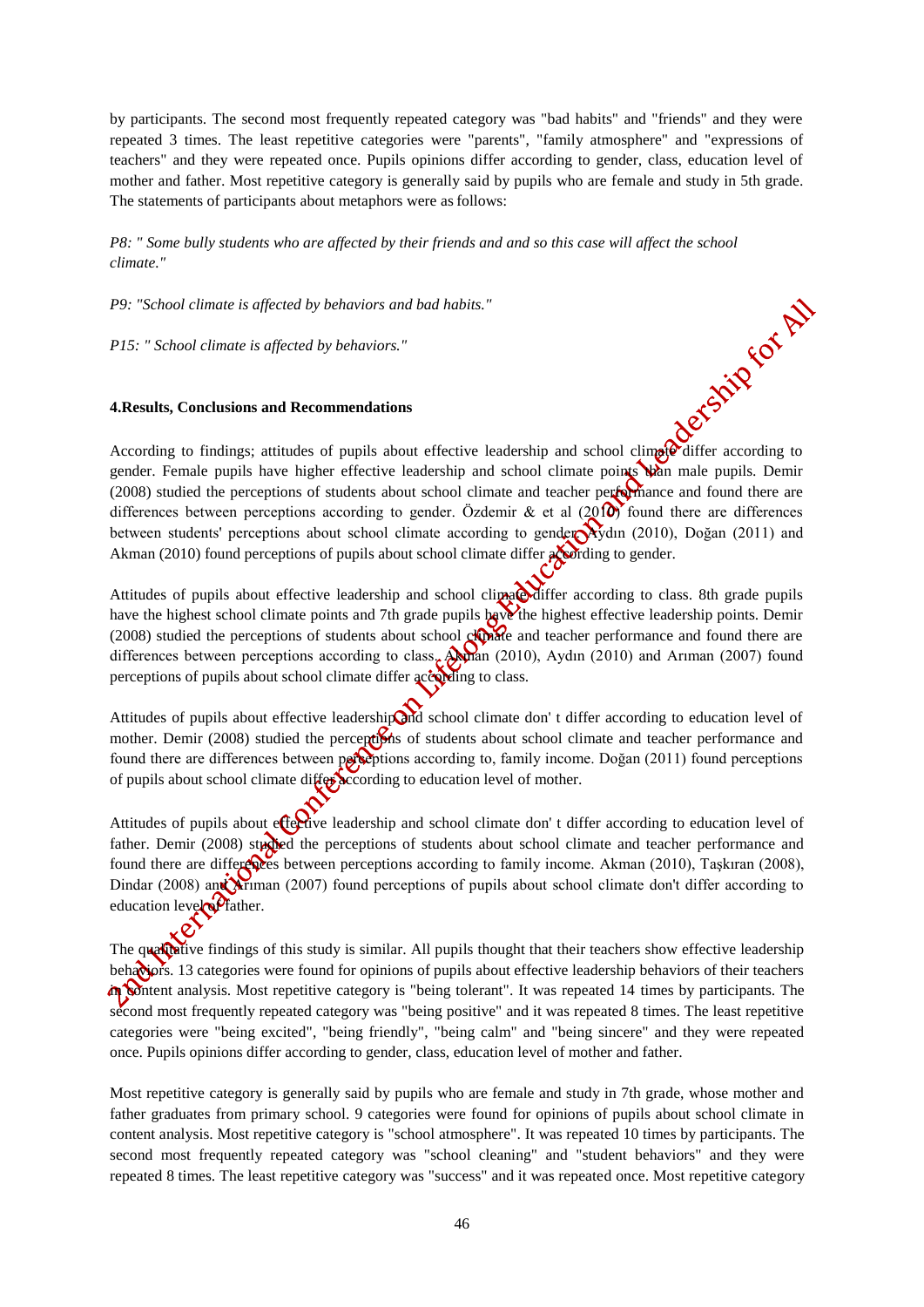is generally said by pupils who are female and study in 6th grade, whose mother graduates from secondary school and whose father graduates from primary school.

There is not a significant relationship between attitudes of pupils about effective leadership and school climate. Öztürk (2008), found that there is a significant relationship between visionary leadership and charismatic leadership with the school climate. Balyer (2013) investigated the effect of leadership of school principals on school climate and found it affects school climate positively. The qualitative findings of this study is similar. 8 categories were found for opinions of pupils about elements that effective leadership characteristics of their teachers affect in content analysis. Most repetitive category is "success". It was repeated 8 times. The second most frequently repeated category was "behaviors of pupils" and "classroom environment" and they were repeated 7 times. The least repetitive categories were "gaining control in the classroom", "process of course" and "participation in course" and they were repeated once. Most repetitive category is generally said by pupils who are female and study in 6th grade, whose mother graduates from primary school and whose father graduates from secondary school. Also 8 categories were found for opinions of pupils about elements that affect school climate in content analysis. Most repetitive category is "behaviors". It was repetied 15 times by participants. The second most frequently repeated category was "bad habits" and "friends" and they were repeated 3 times. The least repetitive categories were "parents", "family atmosphere" and "expressions of teachers" and they were repeated once. Pupils opinions differ according to gender, vlass, education level of mother and father. Most repetitive category is generally said by pupils who are female and study in 5th grade.

This research can be conducted with different population, sample and methods. The findings of this study and their causes can be investigated again.

#### **5.References**

- Akman, Y. (2010). The relationship between secondary school students' perceptions of school climate and violence. *Unpublished master thesis*. Gazi University. Ankara.
- Arıman, F. (2007). Examining the relationship between 7th and 8th grade students' perceptions about bullying and school climate. *Unpublished master thesis*. Yeditepe University. Istanbul. Aydın, F. (2010). Investigating perceptions of *private school teachers and students about school climate.*

*Unpublished master thesis*. Yeditepe University. İstanbul.

Ayık, A. & Şayir, G.(2014). The relation between, instructional leadership behaviours of school principals and organizational climate. *Electronic Journal of Social Sciences, 13*(49), 253-279.

Balay, R. (2003). *Classroom management in 2000.* Ankara: Sandal.

Balcı, A. (201 $\mathbb{R}$ Social science research methods, techniques and principles. Ankara: Pegem Akademi.

Balyer, A.(2013). School principals' influences on instructional quality. *Educational Administration: Theory and Practice, 19*(2), 181-214.

Bekta $\frac{1}{2}$  F. & Nalçacı, A. (2013). The relationship between school climate and student achievement.

*International Eurasia Social Sciences Journal, 4*(13),1-13.

Büyüköztürk, Ş., Kılıç, E., Akgün, Ö., Karadeniz, Ş., & Demirel, F. (2011). *Scientific research methods*. Ankara: Pegem Akademi.

Can, N. (2004). *Classroom management.* Mehmet Şişman ve Selahattin Turan (Ed.). Ankara: Pegem A. Cemaloğlu, N. (2007). An analysis of the school administrators' leadership styles in terms of different variables.

*Journal of Turkish Educational Sciences,* 5(1), 73–112.

Creswell, J. W. (2006). Understanding Mixed Methods Research, (Chapter 1). Available at: [http://www.sagepub.com/upm-data/10981\\_Chapter\\_1.pdf](http://www.sagepub.com/upm-data/10981_Chapter_1.pdf)

Çelik, V. (2002). *Classroom management.* Ankara: Nobel.

Demir, A. (2008). The relationship between teacher performance and school climate in secondary